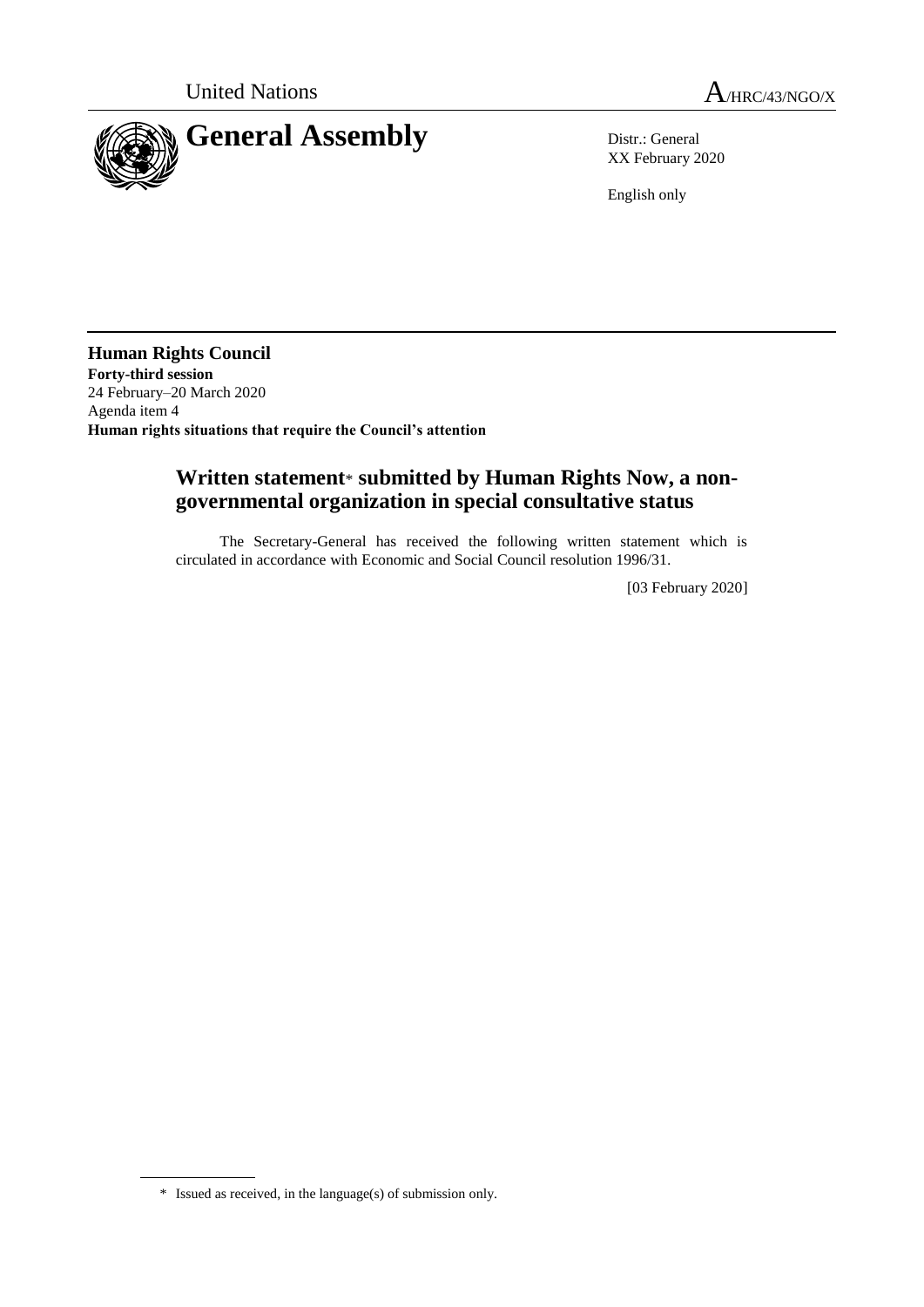# **The Government of Myanmar Must Comply with the ICJ Order and Ensure Accountability for Violations Caused by its Military and Other Security Forces**

Abuses by the Myanmar military and other security forces against the Rohingya, Kachin, Arakan, and other peoples, both past and ongoing, have deeply injured Myanmar's ability to peacefully transition into a democratic state. More than a year after the agreement on the Rohingya repatriation, nearly a million remain in refugee camps in Bangladesh. Those responsible for their abuses have avoided any serious accountability, creating an environment of impunity that deters returns. The government of Myanmar has taken insufficient measures to protect the rights of the returning Rohingya and meet other essential conditions for return. Conflict is also ongoing in Rakhine state and at a lower level in Kachin and Northern Shan states, despite the ceasefire, and over 100,000 Kachin remain displaced.

### **1. Accountability**

The Gambia, backed by the Organization of Islamic Cooperation, on 11 November 2019, filed the *Application on the Prevention and Punishment of the Crime of Genocide (The Gambia v. Myanmar)* to the International Court of Justice alleging the government of Myanmar violated the Genocide Convention by its military and other security forces, specifically the Myanmar army (*tatmadaw*), having committed acts of genocide against the Rohingya minority. The Gambia requested provisional measures to stop acts of genocide and protect evidence. On 23 January, the court granted the request, requiring Myanmar to stop the violation of Article II of the Genocide Convention and preserve evidence.<sup>1</sup> Nevertheless, the Myanmar government continues to deny that the *tatmadaw*'s violence and the government's apartheid policies amounted to genocide, and it still refuses to use the term "Rohingya" in its statements, denying recognition of the group.<sup>2</sup>

Also in November the International Criminal Court (ICC) authorized an investigation into the ICC's jurisdiction over crimes by Myanmar forces committed in Bangladesh, a party to the ICC, particularly forced displacement.<sup>3</sup> The Myanmar government argues the ICC lacks jurisdiction over the matter.<sup>4</sup>

The Myanmar government has also released the report of its own Independent Commission of Enquiry (ICOE), which has denied the occurrence of genocide by its military and other security forces and exculpates them for planning intentional violations, instead focusing on token admissions of abuses by their personnel.<sup>5</sup> However, it lacks credible features to ensure its independence and the accuracy of its findings, for example, by occurring alongside strict restrictions on independent investigations by neutral investigators and journalists.6

The response of the government of Japan has been the appeasement of the government of Myanmar, which only reinforces its culture of impunity. One ICOE member is a Japanese former diplomat. Ichiro Maruyama, the Japanese ambassador to Myanmar, stated that that "his government firmly believes that no genocide was committed", and referring to the ICJ's forthcoming order of

6 Nachemson, *Id*.

<sup>&</sup>lt;sup>1</sup> ICJ, 23 Jan. 2020, [https://www.icj-cij.org/files/case-related/178/178-20200123-ORD-01-00-EN.pdf.](https://www.icj-cij.org/files/case-related/178/178-20200123-ORD-01-00-EN.pdf)

<sup>2</sup> AlJazeera, 23 Jan. 2020[, https://www.aljazeera.com/news/2020/01/icj-ruling-myanmar-denies-genocide-rohingya-](https://www.aljazeera.com/news/2020/01/icj-ruling-myanmar-denies-genocide-rohingya-200123180205332.html)[200123180205332.html.](https://www.aljazeera.com/news/2020/01/icj-ruling-myanmar-denies-genocide-rohingya-200123180205332.html)

<sup>3</sup> ICC, 14 Nov. 2019, [https://www.icc-cpi.int/Pages/item.aspx?name=pr1495.](https://www.icc-cpi.int/Pages/item.aspx?name=pr1495)

<sup>4</sup> Aydin, Anadolu Agency, 17 Nov. 2019, [https://www.aa.com.tr/en/asia-pacific/myanmar-rejects-jurisdiction-of-icc](https://www.aa.com.tr/en/asia-pacific/myanmar-rejects-jurisdiction-of-icc-for-rohingya-muslim/1648020)[for-rohingya-muslim/1648020.](https://www.aa.com.tr/en/asia-pacific/myanmar-rejects-jurisdiction-of-icc-for-rohingya-muslim/1648020)

<sup>5</sup> Nachemson, AlJazeera, 16 Jan 2020, [https://www.aljazeera.com/news/2020/01/myanmar-release-rohingya](https://www.aljazeera.com/news/2020/01/myanmar-release-rohingya-crackdown-investigation-results-200115232104648.html)[crackdown-investigation-results-200115232104648.html;](https://www.aljazeera.com/news/2020/01/myanmar-release-rohingya-crackdown-investigation-results-200115232104648.html) ICOE, 20 Jan. 2020[, https://www.icoe-myanmar.org/icoe-pr](https://www.icoe-myanmar.org/icoe-pr-final-report)[final-report.](https://www.icoe-myanmar.org/icoe-pr-final-report)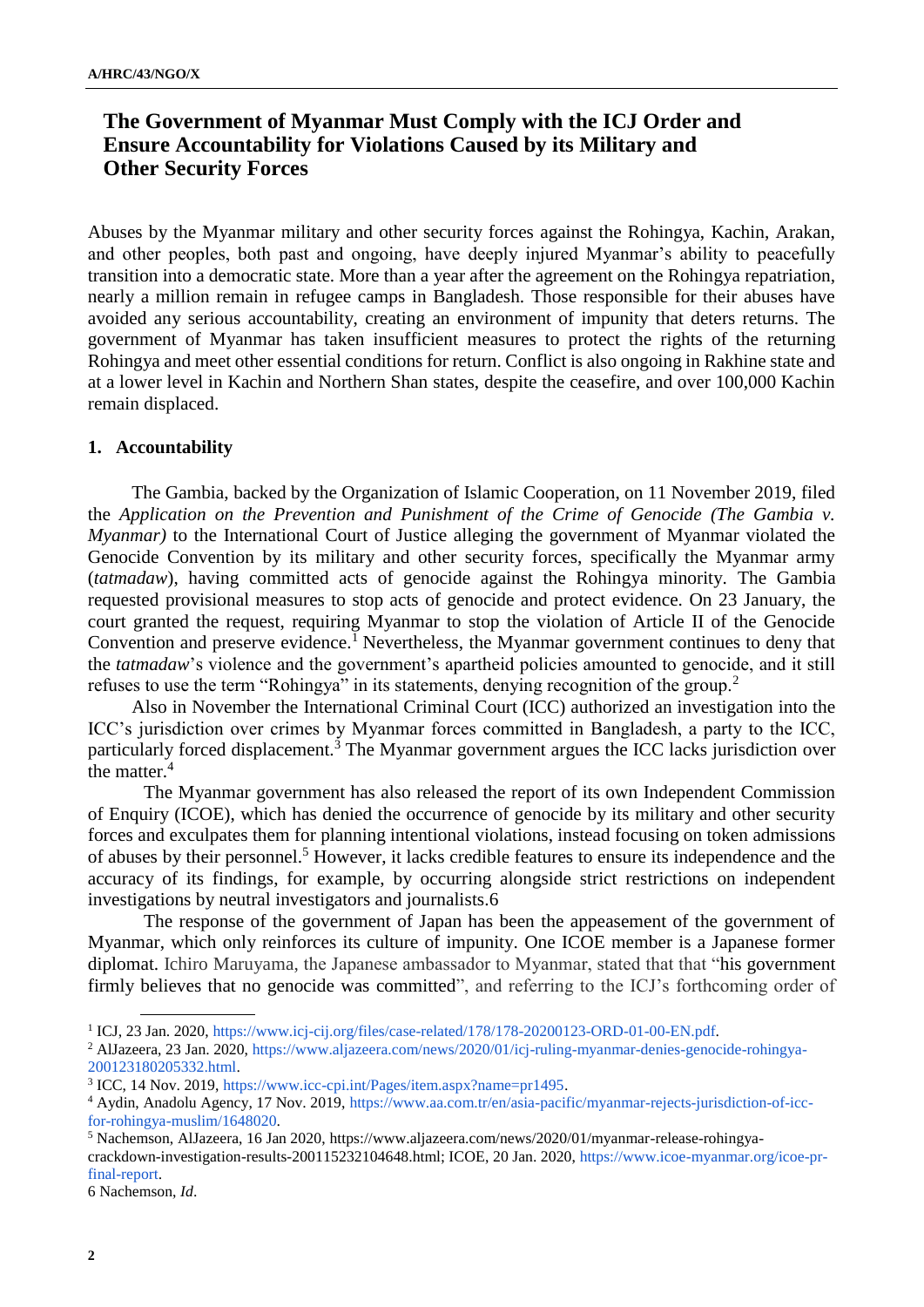provisional measures, he said, "Japan will look at ways to help Myanmar handle the process smoothly."7 The Japanese government opposed the establishment of an independent fact finding mission and sanctions against Myanmar, supports the ICOE's findings, and failed to prevent or reprimand a major Japanese company donating money to the *tatmadaw* during its campaign against Rohingya.8

### **2. Repatriation**

According to interviews with major stakeholders in Myanmar, "refugee repatriation of any scale has few—if any—politically significant backers in Rakhine or Myanmar."9 A nominal effort was made in August 2019 when 3,450 Rohingya were cleared for repatriation, but less than 500 have voluntarily returned.10 The lack of returns is due to the demonstrated unwillingness of the Myanmar government to create adequate living conditions, ensure the respect of Rohingya's rights, recognize the Rohingya as an official ethnic group, or provide them citizenship status.<sup>11</sup> It also does not allow international actors to assist or participate in the return process.

The government has also not provided adequate housing for the returning Rohingya. As of June 2019, according to satellite images, of 392 Rohingya villages destroyed by the *tatmadaw* and local vigilantes in 2017, 320 have not been reconstructed, 58 are further damaged, and 40% were razed.12 They have been replaced with an increased military presence. Six military compounds have been built on destroyed Rohingya settlements, and 45 prison-like camps have been created for returning Rohingya with intolerable conditions, consisting of temporary, poorly built settlements managed by the Myanmar Border Guard Police, who have a history of torturing Rohingya, and barriers that appear to restrict Rohingya's ability to freely leave the camps.<sup>13</sup>

#### **3. Conditions in Refugee Camps**

Over 900,000 Rohingya currently reside in Bangladesh refugee camps, <sup>14</sup> but only \$488 million of the \$920.5 million in aid requested from states for the camps under the Joint Response Plan has been received<sup>15</sup> as living conditions continue to deteriorate. The camps in Cox's Bazar are overcrowded; Bangladesh has not provided adequate options for relocation or a legal status allowing free movement; the difficult topography is prone to flooding and landslides, damaging shelters;<sup>16</sup> and adequate access to water is limited.<sup>17</sup> Such conditions negatively affect refugees' health and wellbeing, with few resources for health services.<sup>18</sup>

#### **4. Situation of People in Rakhine and Kachin States**

<sup>7</sup> Nagakoshi, 15 Jan. 2020, [https://thediplomat.com/2020/01/japan-and-myanmars-toxic-friendship.](https://thediplomat.com/2020/01/japan-and-myanmars-toxic-friendship/?fbclid=IwAR1CC7Wj89Yy2r9SlByOOiAAFZ5UzZQFRtwrMUn9TTaGbVWwm5LTTZMVTLA) 8 Id.

<sup>9</sup> USIP, [https://www.usip.org/sites/default/files/2019-04/pw\\_146-](https://www.usip.org/sites/default/files/2019-04/pw_146-myanmars_2020_election_and_conflict_dynamics.pdf)

[myanmars\\_2020\\_election\\_and\\_conflict\\_dynamics.pdf](https://www.usip.org/sites/default/files/2019-04/pw_146-myanmars_2020_election_and_conflict_dynamics.pdf)

<sup>10</sup> UNHCR, 22 Aug. 2019[, https://www.unhcr.org/news/press/2019/8/5d5e720a4/unhcr-statement](https://www.unhcr.org/news/press/2019/8/5d5e720a4/unhcr-statement-voluntary-repatriation-myanmar.html)[voluntary-repatriation-myanmar.html.](https://www.unhcr.org/news/press/2019/8/5d5e720a4/unhcr-statement-voluntary-repatriation-myanmar.html)

<sup>11</sup> *Id*.; Abdullah, VOA, 20 Dec. 2019, [https://www.voanews.com/east-asia-pacific/myanmar-rohingya-talks-yield-no](https://www.voanews.com/east-asia-pacific/myanmar-rohingya-talks-yield-no-progress-repatriation-refugees-say)[progress-repatriation-refugees-say.](https://www.voanews.com/east-asia-pacific/myanmar-rohingya-talks-yield-no-progress-repatriation-refugees-say)

<sup>12</sup> Thomas, Ruser, and Walker, ASPI, 24 July 2019, [https://www.aspi.org.au/report/mapping-conditions](https://www.aspi.org.au/report/mapping-conditions-rakhine-state)[rakhine-state.](https://www.aspi.org.au/report/mapping-conditions-rakhine-state)

<sup>13</sup> *Id.*

<sup>&</sup>lt;sup>14</sup> UNHCR, 30 Sep. 2019, [https://data2.unhcr.org/en/situations/myanmar\\_refugees.](https://data2.unhcr.org/en/situations/myanmar_refugees)

<sup>15</sup> ISCG, Sep. 2019, [https://reliefweb.int/sites/reliefweb.int/files/resources/sitrep\\_september\\_2019\\_final.pdf.](https://reliefweb.int/sites/reliefweb.int/files/resources/sitrep_september_2019_final.pdf)

<sup>16</sup> UNHCR, 30 Nov. 2019, [https://data2.unhcr.org/en/documents/download/73550.](https://data2.unhcr.org/en/documents/download/73550)

<sup>&</sup>lt;sup>17</sup> UNHCR, 30 Nov. 2019, [https://data2.unhcr.org/en/documents/download/73549.](https://data2.unhcr.org/en/documents/download/73549)

<sup>18</sup> UNHCR, 30 Nov. 2019, [https://data2.unhcr.org/en/documents/download/73551.](https://data2.unhcr.org/en/documents/download/73551)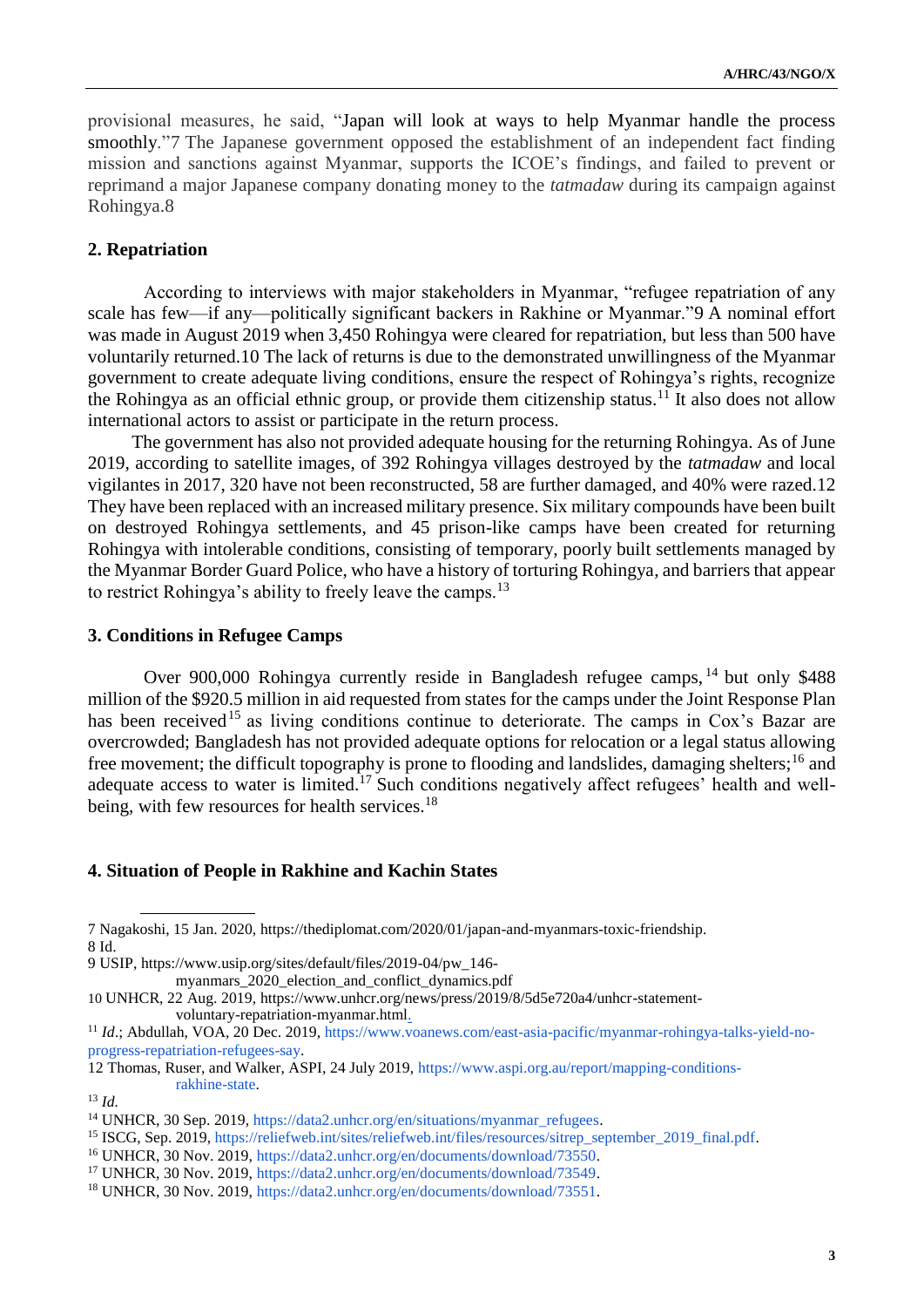Violations are also continuing against other ethnic minority groups. In the *tatmadaw*'s conflict against the Arakan Army (AA) in Rakhine state, villages have been shelled, and suspected AA members or supporters have been reportedly arbitrarily arrested or summarily executed.19

The *tatmadaw* also continues to commit violence in Kachin and northern Shan states and to block aid agencies to affected areas. As of July 2019, there were 97,806 internally displaced people (IDPs) in Kachin state at 138 IDP sites.<sup>20</sup> Their homes are destroyed and their ancestral lands are riddled with landmines. Also, 84% of Kachins surveyed by the UN did not have the legally required documentation of ownership of abandoned land, hindering respect of their land rights. $21$ 

The lack of aid to IDPs, most of whom reside near the Chinese border, is of particular concern now with the coronavirus outbreak in China. Many migrant workers (both Kachin and Chinese) regularly cross between Kachin state and China in both directions.<sup>22</sup>

To give one reported example of the insufficiency of the response, only \$35 worth of masks were received at a camp with instructions to distribute them to other camps—covering 40,000 Kachin IDPs living on the Chinese border—to protect from coronavirus.<sup>23</sup>

### **5. Recommendations**

HRN offers the following recommendations to relevant parties.

To the government of Myanmar:

- Cooperate with international accountability mechanisms, including following the provisional measures ordered by the ICJ and cooperating with the ICC's processes;
- Ensure the future protection of Rohingya and other victims' rights, provide redress and a safe, sustainable, and voluntary end of displacement for those displaced by conflict, and take measures to prevent future violations by military and other security forces;
- Implement measures creating adequate conditions for repatriation for the Rohingya people including the protection of Rohingya rights, resolution of their citizenship status, and guarantees of non-repetition of violence; and
- Implement the recommendations of relevant Council mandates.

To the government of Bangladesh:

- Grant legal status for the Rohingya and ensure their freedom of movement and work; and
- Provide suitable land for expansion of Rohingya camps, and improve camp services.

To the states which protect the impunity of the Myanmar government, including the government of Japan:

- Recognize that the protection of impunity encourages gross human rights violations and genocide against minorities in Myanmar;
- Make all efforts and apply measures towards the Myanmar government to ensure accountability and its compliance with UN resolutions, recommendations, and the ICJ order.

<sup>19</sup> AlJazeera[, https://www.aljazeera.com/news/2020/01/rakhine-front-myanmar-violent-ethnic-conflicts-](https://www.aljazeera.com/news/2020/01/rakhine-front-myanmar-violent-ethnic-conflicts-200106065650305.html)[200106065650305.html](https://www.aljazeera.com/news/2020/01/rakhine-front-myanmar-violent-ethnic-conflicts-200106065650305.html)

<sup>20</sup> ReliefWeb, 29 Aug. 2019[, https://reliefweb.int/map/myanmar/myanmar-idp-sites-kachin-state-31-july-2019.](https://reliefweb.int/map/myanmar/myanmar-idp-sites-kachin-state-31-july-2019)

<sup>&</sup>lt;sup>21</sup> Bangkok Post, 12 Oct. 2019, [https://www.bangkokpost.com/opinion/opinion/1770504/internally-displaced-kachin](https://www.bangkokpost.com/opinion/opinion/1770504/internally-displaced-kachin-battle-to-return-home)[battle-to-return-home.](https://www.bangkokpost.com/opinion/opinion/1770504/internally-displaced-kachin-battle-to-return-home)

<sup>22</sup> Eleven Myanmar, 29 Jan. 2020[, https://elevenmyanmar.com/news/border-cities-launch-coronavirus-screening.](https://elevenmyanmar.com/news/border-cities-launch-coronavirus-screening)

<sup>23</sup> Irrawaddy, 29 Jan. 2020, [https://www.irrawaddy.com/news/burma/kachin-ngos-ask-mask-donations-idps-near-china](https://www.irrawaddy.com/news/burma/kachin-ngos-ask-mask-donations-idps-near-china-myanmar-border.html)[myanmar-border.html.](https://www.irrawaddy.com/news/burma/kachin-ngos-ask-mask-donations-idps-near-china-myanmar-border.html)